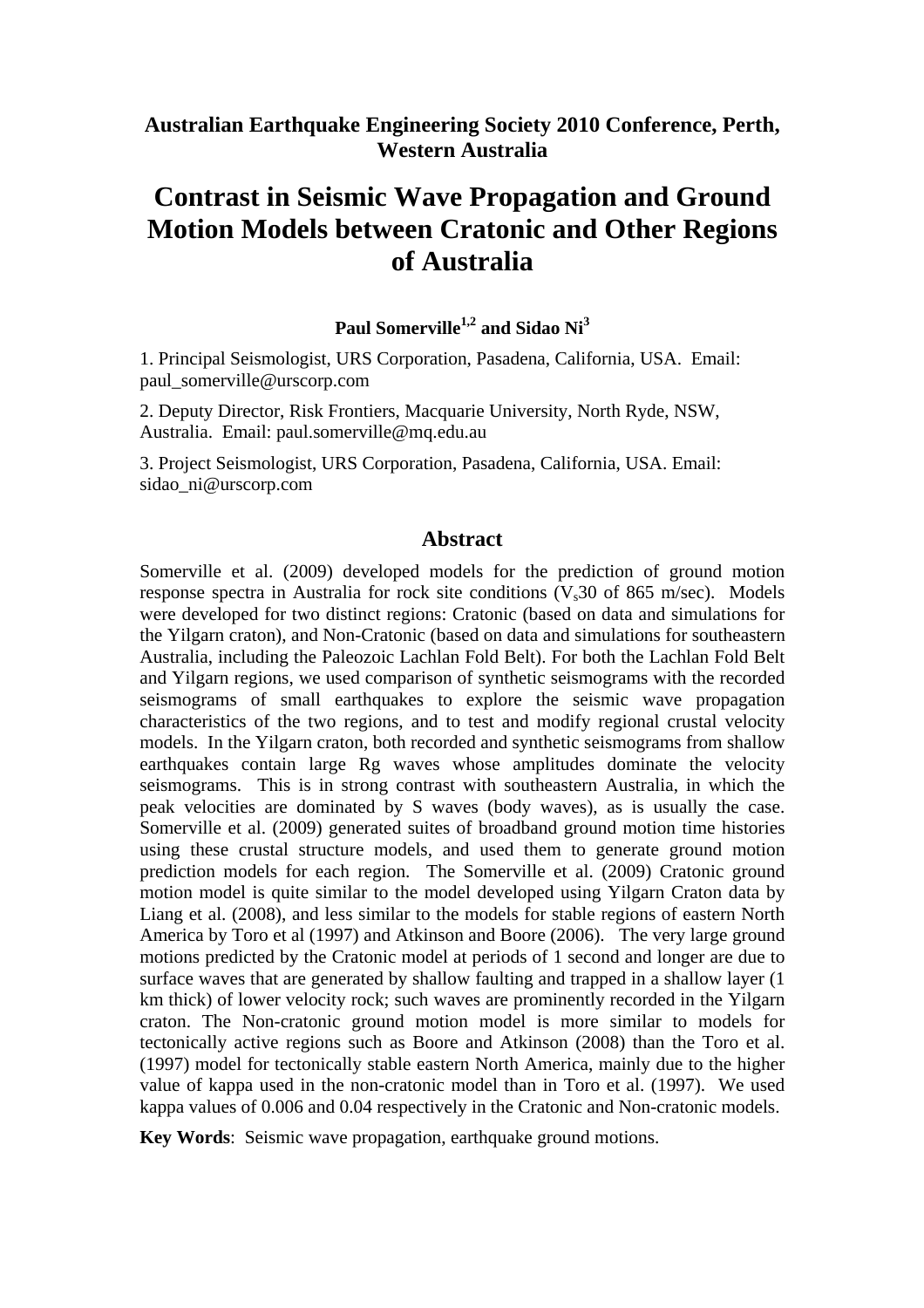#### **INTRODUCTION**

Clark et al. (2010) divided Australia into several different tectonic domains. The focus of this paper is on their domain D1: Precambrian Craton, in which the 2007 Katanning earthquake occurred, and their domain D4: Phanerozoic Accretionary, a non-cratonic domain in which the 2003 Moss Vale earthquake occurred.

#### **YILGARN CRATON: THE 2007 Mw 4.7 KATANNING EARTHQUAKE**

A magnitude Mw 4.7 earthquake occurred 30km south of Katanning, Western Australia at 7:58am Australian Western Standard Time (AWST) on October, 9<sup>th</sup>, 2007 (Geoscience Australia; Dawson et al., 2008). It is easy to tell that the earthquake was very shallow because of the strong recorded Love and Rg waves (Figure 1), as typically short period Rg waves are only excited by events shallower than 3km (Saikia, 1992).



**Figure 1**. Recorded (top) and synthetic (bottom) seismograms of the Katanning earthquake, showing successive arrival of the P wave, the S wave, and the Rg wave, which has the largest amplitude and is highly dispersed.

We used surface wave dispersion (0.5s-5s) of the Rg waves to constrain the shallow structure of this region. A 1 km thick low velocity zone  $(V_s \ 3.15 \text{km/s})$  overlying crystalline basement (Vs ~3.5km/s) is required to explain the strongly dispersed  $R_g$ wave. By modeling the details of receiver functions, we found that the mid-crustal discontinuity is shallower than indicated in previous studies, i.e., at a depth of 12- 15km instead of 20-25km. Also, the Moho needs to be fairly sharp to satisfy both seismic refraction and receiver function data.



Figure 2. Crustal structure model for Yilgarn Craton (solid) and Perth Basin (dashed).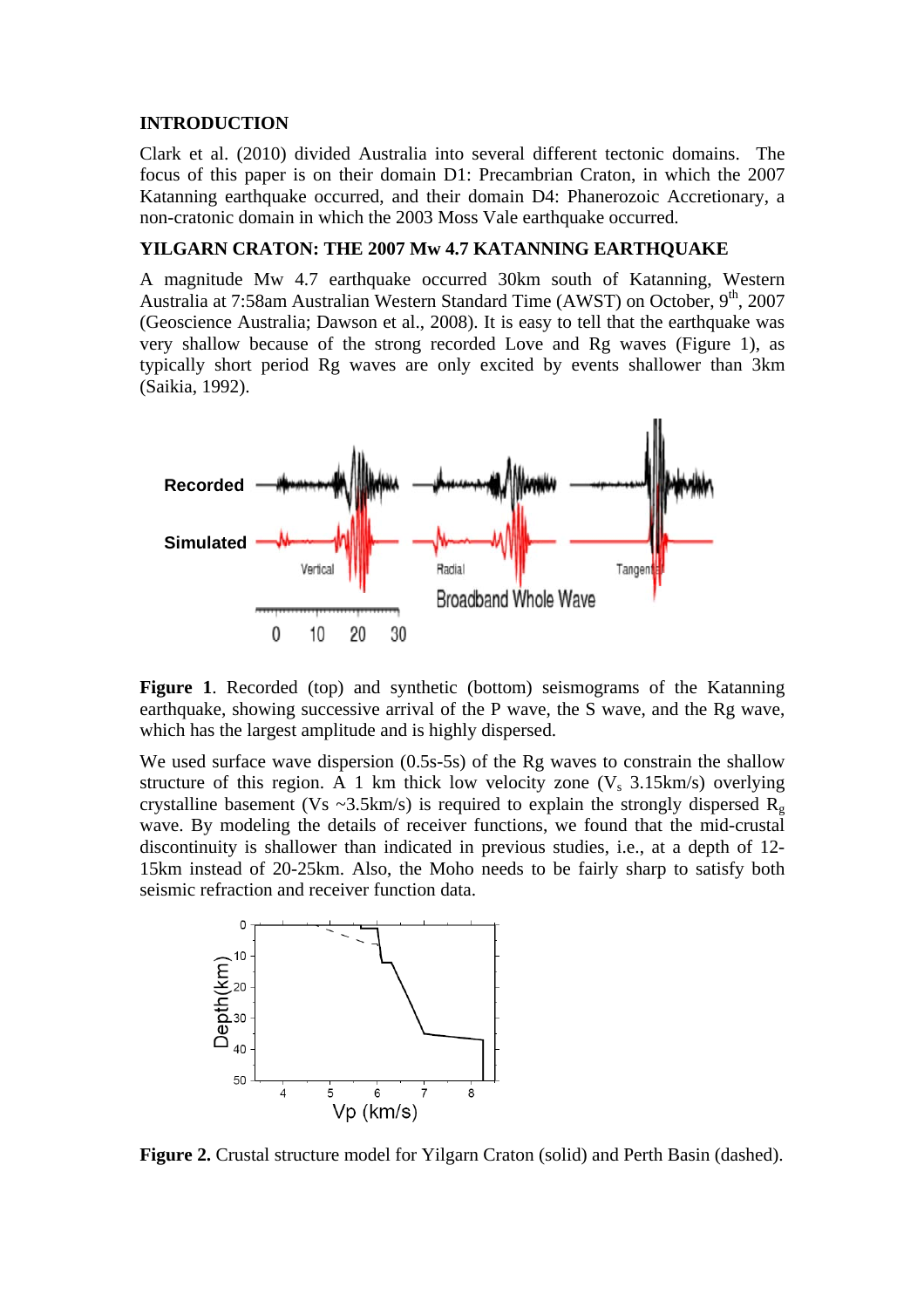We used this crustal structure model to model the recorded waveforms of the Katanning earthquake. We employ the Cut and Paste (CAP) method (Zhu and Helmberger, 1996) of resolving the source mechanism and depth of this earthquake from broadband waveforms recorded by stations MUN, NWAO and BLDU. The focal depth was well resolved because the Pnl waveform is sensitive to focal depth, and the amplitude ratio between the surface wave and the Pnl wave (the long period wave train preceding the S wave) provides good constraints on focal depth (Wallace and Helmberger, 1982). From this inversion, the Katanning event was found to have moment magnitude of 4.7, a depth of 2 km, and a thrust mechanism. The short period synthetic seismograms are in fairly good agreement with the data, as shown in Figure 1. In particular, the synthetic seismograms contain large Rg waves whose amplitudes dominate the velocity seismograms. This is in contrast with the usual situation, which we find in southeastern Australia as described below, in which the peak velocities are dominated by S waves (body waves).

## LACHLAN FOLD BELT: THE 2003 M<sub>w</sub> 3.8 MOSS VALE EARTHQUAKE

On December 11, 2003, an ML 4.2 earthquake occurred near Moss Vale, about 100 kilometers south of Sydney. It was felt in Bowral, Canberra, and as far north as Katoomba and the north shore of Sydney. The Geoscope broadband seismic station CAN recorded this event with very good quality for periods shorter than 2s (Figure 3). In the 0.5-2s band, the body wave part consists of several recognizable phases. The first few arrivals are expected to be Pn, Pg and PmP given the epicentral distance of 159 km. At this distance, the strong signal about 3 second after the first arrival is easily identified as sPmP, the wave leaving the source as an S wave, reflected from the free surface as a P wave and reflected post-critically by the Moho. sPmP is also called a depth phase because its arrival is very sensitive to focal depth, and is thus very valuable in determining source depth.



**Figure 3.** Left: Identification of the depth phase sPmP in the Moss Vale earthquake using synthetic seismograms for a range of focal depths. Right: Comparison of recorded and simulated seismograms of the Moss Vale earthquake.

To confirm that the strong signal is sPmP, we constructed reflectivity seismograms for different depths using the Lachlan Fold Belt crustal structure model shown in Figure 4. The P velocity model is based on seismic refraction (Collins et al., 2003)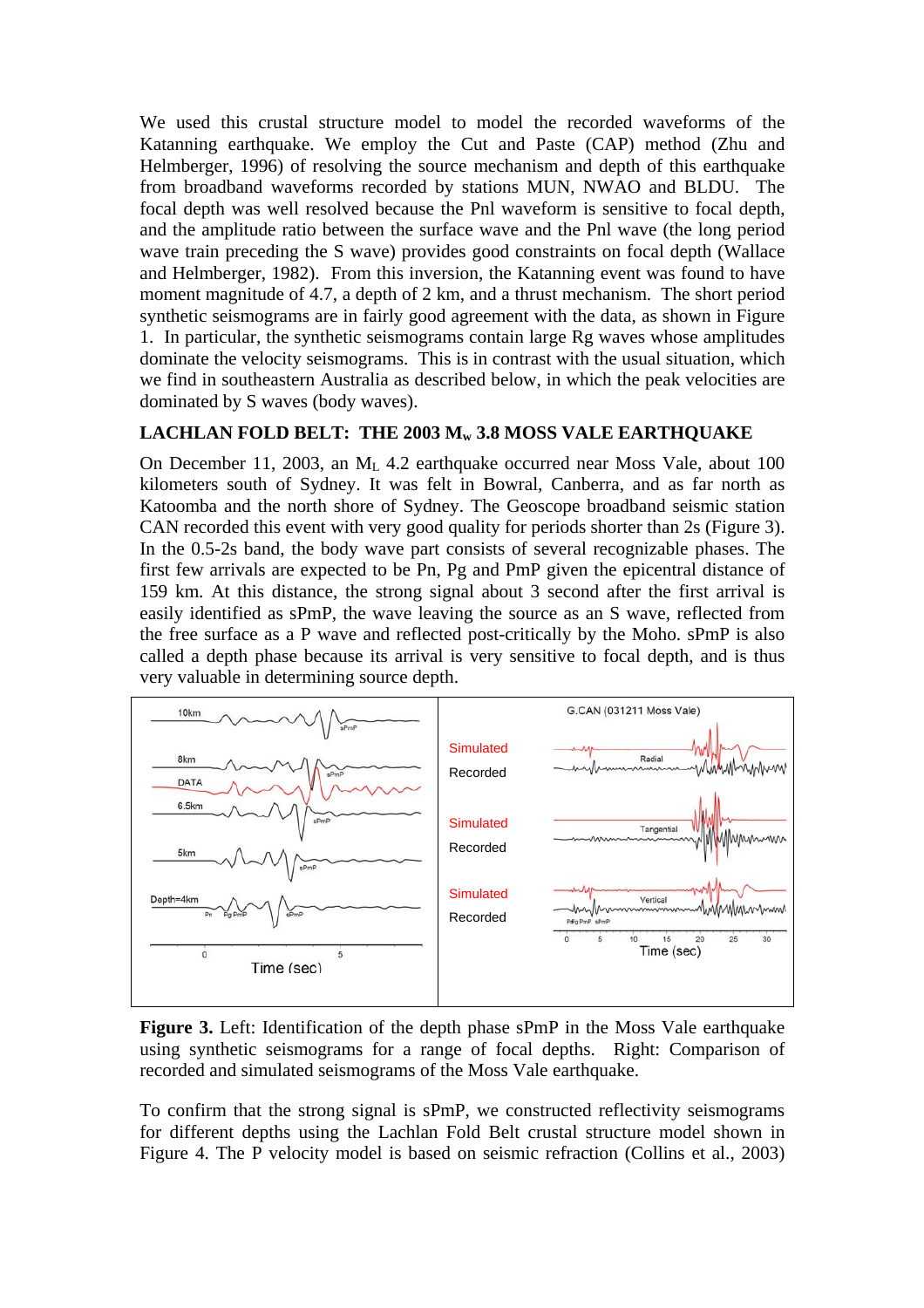and the S velocity model is based on the P velocity model assuming a Vp/Vs ratio (1.75) determined from teleseismic receiver function analysis. Synthetic and observed vertical components are shown on the left side of Figure 3, where sPmP shows clear move-out with depth. By comparing synthetics and data, we demonstrate that the earthquake occurred at a depth between 6.5 and 8 km. With focal depth resolved, we analyze the focal mechanism and magnitude by trial and error fitting and find that an  $M_{w}$  3.8 earthquake with a thrust mechanism containing a strike slip component (strike 200/dip 80/rake 60) can explain the short period body wave phases (right side of Figure 3) and longer period surface waves.



**Figure 4.** Crustal structure of the Lachlan Fold Belt (black) and Sydney Basin (red).

#### **COMPARISON OF GROUND MOTION MODELS**

Ground motion models for the Cratonic and Non-cratonic regions of Australia were developed by Somerville et al. (2009). As shown in Figure 5, the Cratonic model predicts larger peak accelerations than the Non-cratonic model. This is as we would expect, because we used a much lower kappa value in the Cratonic model. In contrast, the ground motion model of Gaull et al. (1990) shows the opposite trend – smaller peak acceleration in Western Australia than in Southeast Australia.



**Figure 5**. Comparison of the Somerville et al. (2009) Non-cratonic and Cratonic ground motion prediction models for peak acceleration (top) with the Gaul et al. (1990) SE Australia and Western Australia models (bottom).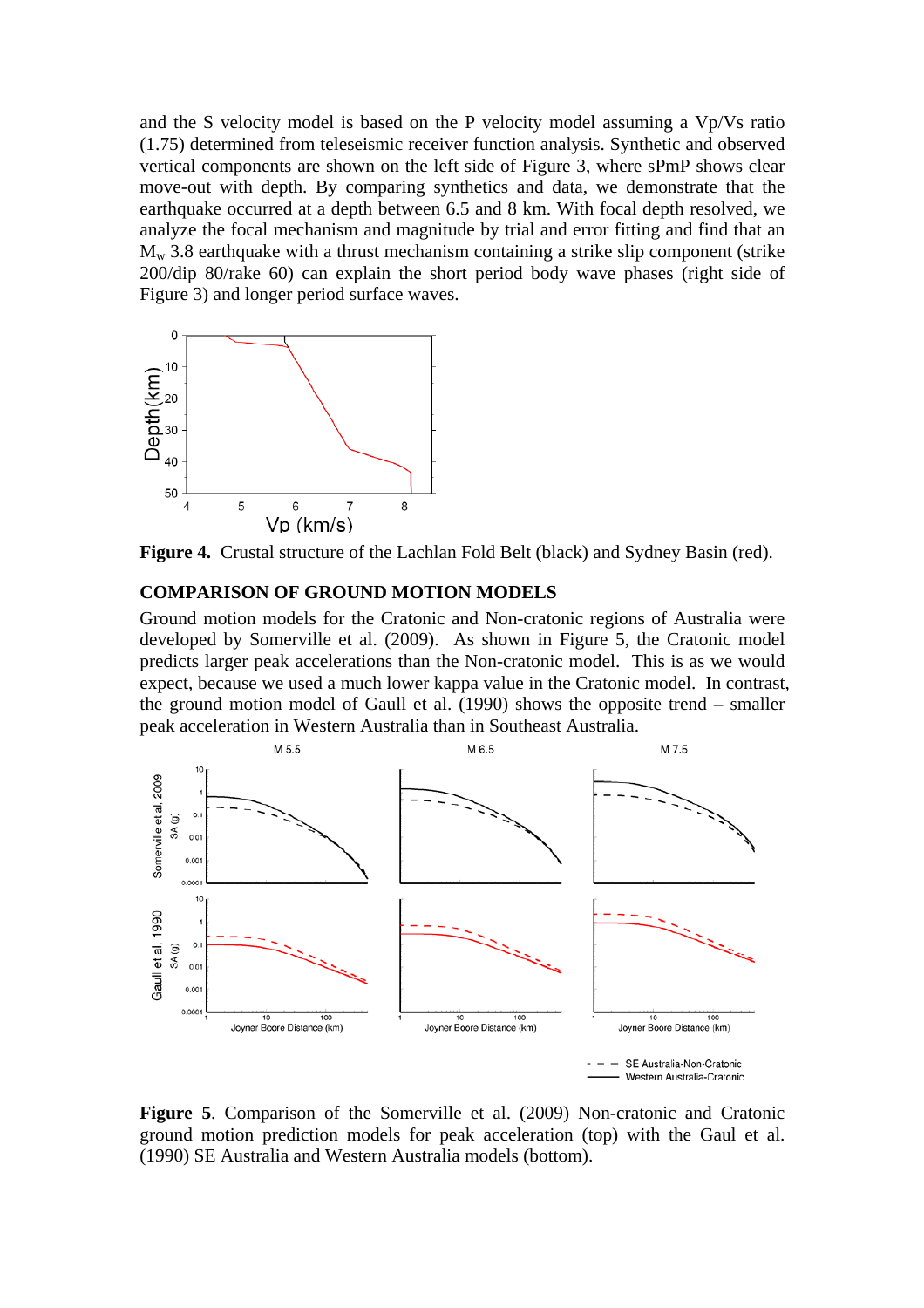The predictions of the Gaull et al. (1990) and Somerville et al. (2009) ground motion models for peak acceleration are compared in Figure 6. The predictions are fairly similar in Southeastern Australia, but quite different in Western Australia at distances less than 100 km. In Figures 5 and 6, the Gaull et al. (1990) model for Western Australia does not distinguish between cratonic (e.g. Yilgarn Craton) and non-cratonic (e.g. Perth) regions, but Somerville et al. (2009) do make that distinction, and place the region west of the Darling Fault (including Perth) in the Non-cratonic category, as described further below.



**Figure 6**. Comparison of the Gaull et al. (1990) ground motion prediction model for peak acceleration in Southeast Australia with the Somerville et al. (2009) Noncratonic model (top) and the Gaull et al. (1990) ground motion prediction model for Western Australia with the Somerville et al. (2009) Cratonic model (bottom).

The response spectra predicted by various ground motion models are compared in Figure 7. The Somerville et al. (2009) cratonic ground motion model is quite similar to the model developed using Yilgarn Craton data by Liang et al. (2008) model, and less similar to the models for stable regions of eastern North America by Toro et al (1997) and Atkinson and Boore (2006), as shown on the left side of Figure 7. The very large ground motions predicted by the cratonic model at periods of 1 second and longer are due to surface waves that are generated by shallow faulting and trapped in a shallow layer (1 km thick) of lower velocity rock; such waves are prominently recorded in the Yilgarn craton. The non-cratonic ground motion model is more similar to models for tectonically active regions such as Boore and Atkinson (2008) than the Toro et al. (1997) model for tectonically stable eastern North America, as shown on the right side of Figure 7, mainly due to the higher value of kappa used in the noncratonic model than in Toro et al. (1997). We used kappa values of 0.006 and 0.04 respectively with the cratonic and non-cratonic models. This difference in kappa is the main cause of the differences in predicted ground motion levels at short periods between the two regions. This is consistent with the finding by Risk Engineering Inc. (2001, Figure 4.10), using a stochastic ground motion simulation model, that except for the effects of differences in kappa, the ground motions for eastern North America and western North America are similar for a given reference site condition.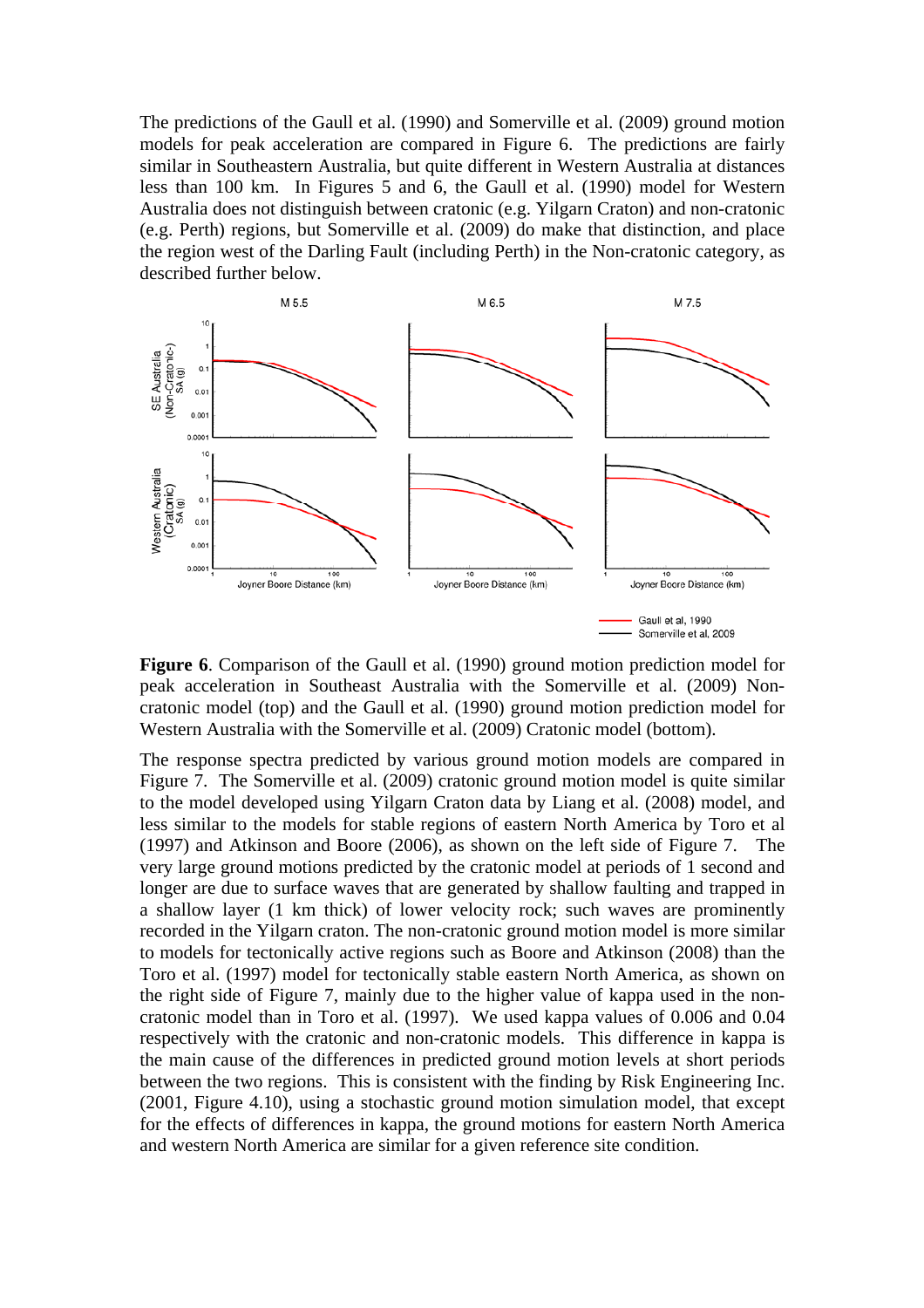The regions in which the Cratonic and Non-cratonic models of Somerville et al. (2009) are applicable remain to be established, but to first order, we expect that the Cratonic model is applicable to all of the D1 – Precambrian Craton regions of Australia (Clark et al., 2010), and that the Non-cratonic model is applicable to all other regions of Australia, including the part of Western Australia (including Perth) that lies west of the Darling fault.



**Figure 7.** Comparison of cratonic model response spectrum (black line, left) and non-cratonic model response spectrum (black line, right) with other ground motion models for magnitude 6.5 and 7.5 earthquakes at a distance of 30 km. The vertical axis shows response spectral acceleration in g's as a function of period on the horizontal axis.

#### **ACKNOWLEDGMENTS**

This paper describes work done by URS under contract to Geoscience Australia. The authors would like to acknowledge the many contributions of Trevor Allen to this study, including the estimates of kappa that he provided, and the review comments of Gary Gibson. The ground motion data shown in Figure 2 come from a database of Australian strong ground motions that was assembled in a collaborative effort between Geoscience Australia, Environmental Systems and Services (ES&S), and the Australian National Committee on Large Dams (ANCOLD), with a large proportion of the strong motion data being supplied by ES&S. This strong motion data base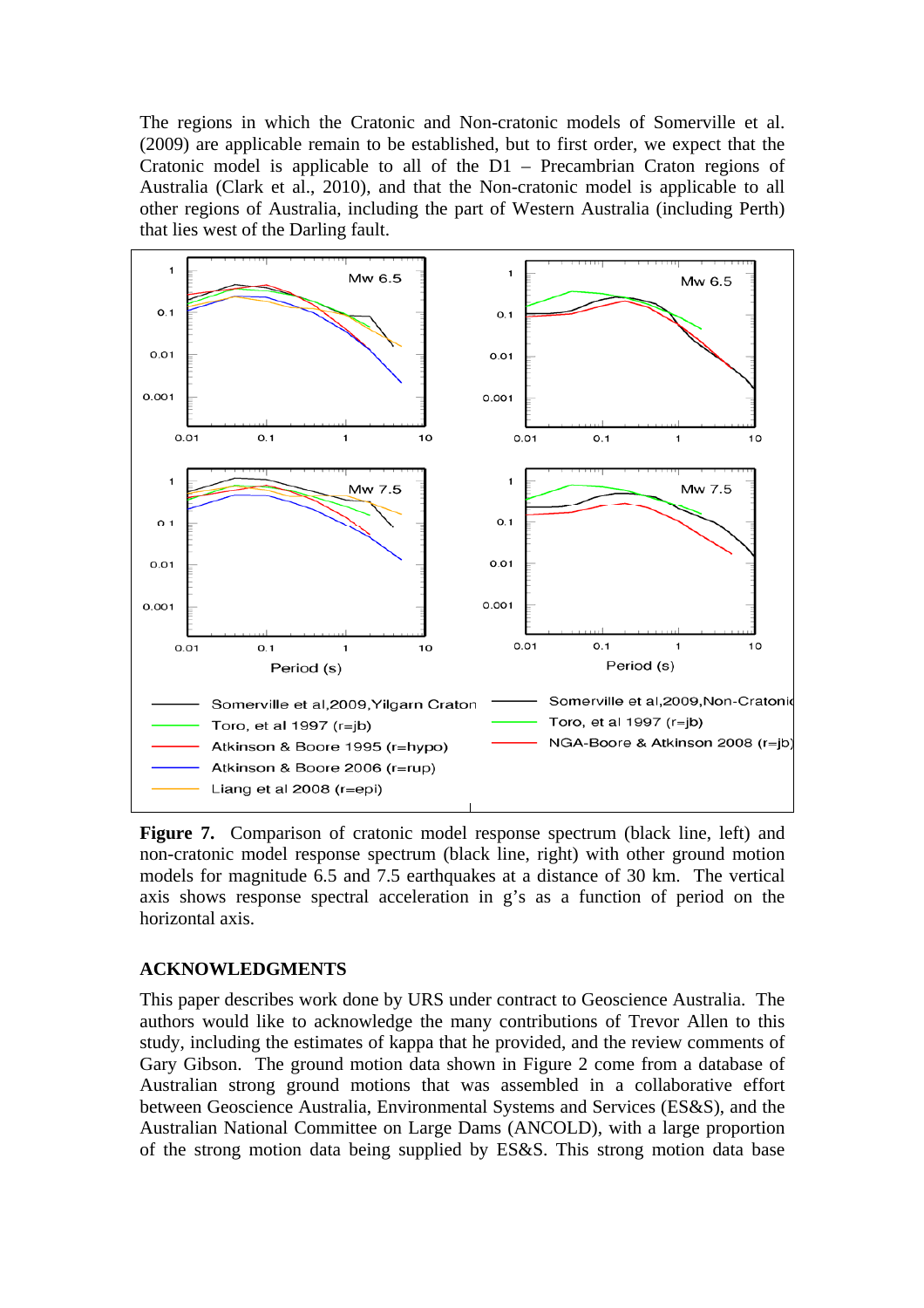forms the principal data source available for the development of ground motion prediction models in Australia. © Commonwealth of Australia (Geoscience Australia) 2009. This material is released under the Creative Commons Attribution 2.5 Australia Licence: <http://creativecommons.org/licenses/by/2.5/au/>

#### **REFERENCES**

Atkinson, G.M. and Boore, D.M. (2006). Earthquake ground-motion prediction equations for eastern North America. *Bull. Seism. Soc. Am.*, 96, 2181-2205.

Atkinson. G.M and D.M. Boore (1996). New ground motion relations for eastern North America. *Bull. Seism. Soc. Am*. 85, 17-30.

Boore, David M., and Gail M. Atkinson (2008). Ground motion prediction equations for the average horizontal component of PGA, PGV and 5% damped PSA at spectral periods between 0.01s and 10.0s. *Earthquake Spectra* 24, 99-138.

Clark, D., A. McPherson and C. Collins (2010). Australia's seismogenic neotectonic record: a case for heterogeneous intraplate deformation. *Geoscience Australia Record* 2010/xxx, 95pp.

Collins C, R. Kayen, B. Carkin, T. Allen, P. Cummins and A. McPherson (2006). Shear Wave Velocity measurement at Australian Ground Motion Seismometer Sites by the Spectral Analysis of Surface Waves (SASW) Method, GA report 10008.

Collins, C.D.N., B.J. Drummond, and M.G. Nicoll (2003). Crustal structure thickness patterns in the Australian continent. *Geol. Soc. Australia Spec. Pub*. 22, 121-128.

Dawson, J., P. Cummins, P. Tregoning, and M. Leonard (2008), Shallow intraplate earthquakes in Western Australia observed by Interferometric Synthetic Aperture Radar, *J. Geophys. Res.*, 113, B11408, doi:10.1029/2008JB005807.

Gaull, B.A., Michael-Leiba M. and Rynn J.M.W. 1990. Probabilistic earthquake risk maps of Australia. *Australian Journal of Earth Sciences* **37**, 169-187.

Liang, J. Z., Hao, H., Gaull, B. A. and Sinadinovski, C. (2008). Estimation of Strong Ground Motions in Southwest Western Australia with a Combined Green's Function and Stochastic Approach, *Journal of Earthquake Engineering*, 12:3,382 – 405.

Risk Engineering, Inc. (2001). Technical Basis for Revision of Regulatory Guidance on Design Ground Motions: Hazard- and Risk-consistent Ground Motion Spectra Guidelines. *NUREG/CR-6728*.

Saikia, C. K. (1992). Numerical study of quarry generated *Rg* as a discriminant for earthquakes and explosions: modeling of *Rg* in Southwestern New England, *J. Geophys. Res.,* 97, 11057-11072.

Somerville, P., R.W. Graves, N.F. Collins, S.G. Song, and S. Ni (2009a). Ground motion models for Australian earthquakes. Report to Geoscience Australia, 29 June 2009.

Somerville, P.G., R.W. Graves, N.F. Collins, S.G. Song, S. Ni and P. Cummins (2009b). Source and ground motion models of Australian earthquakes. Proceedings of the 2009 Annual Conference of the Australian Earthquake Engineering Society, Newcastle, December 11-13.